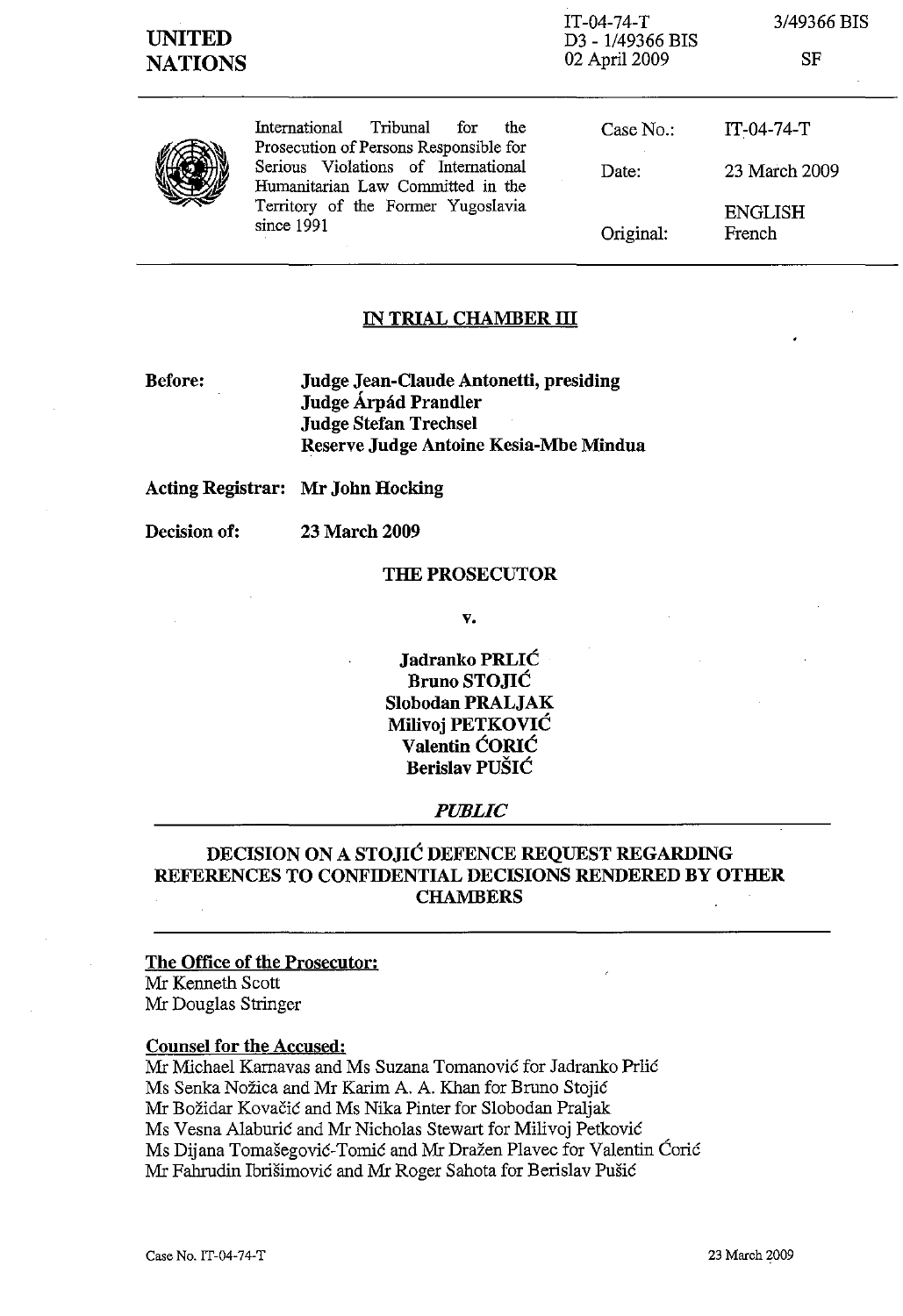**TRIAL CHAMBER III** ("Chamber") of the International Tribunal for the Prosecution of Persons Responsible for Serious Violations of International Humanitarian Law Committed in the Territory of the Former Yugoslavia since 1991 ("Tribunal"),

**SEIZED** of "Bruno Stojié's Response to 'Prosecution Motion to Strike Witness Summary for Stojić Witness Dragan Pinjuh and to Preclude Witness'", filed by Counsel for the Accused Stojié ("Stojié Defence") on 27 February 2009, in which the Stojić Defence responded to the "Prosecution Motion to Strike Witness Summary for Stojié Witness Dragan Pinjuh and to Preclude Witness", filed confidentially by the Office of the Prosecutor ("Prosecution") on 26 February 2009 ("Prosecution Motion") and principally requested that the Chamber order the Prosecution not to cite confidential decisions from other Chambers or, in the alternative, to give the Defence teams access to these confidential decisions cited by the Prosecution ("Stojié Defence Request"),

**NOTING** the Decision on a Second Prosecution Motion to Exclude the Evidence of Dragan Pinjuh, rendered by the Chamber on 3 March 2009 ("Decision of 3 March 2009"), in which the Chamber denied the Prosecution Motion and stayed its ruling on the Stojié Defence Request,

**CONSIDERING** that the Chamber will now consider the part of the Stojié Defence Request related to the access by the Defence teams to confidential decisions rendered by other Chambers of the Tribunal,

**CONSIDERING** that in support of its Request, the Stojié Defence alleges that several confidential decisions from the Mrkšić case<sup>1</sup> were cited in the Prosecution Motion. $<sup>2</sup>$ </sup>

**CONSIDERING** that the Stojié Defence argues that the Prosecution's citing of confidential decisions, to which the Defence teams have no access, violates the principle of equality of  $\text{arms}^3$ 

<sup>1</sup> IT-95-13/l-T, *The Prosecutor v. Mile MrkSié et al. ("MrkSié* case").

<sup>&</sup>lt;sup>2</sup> Stojić Defence Request, para. 11.

<sup>3</sup> *Id.*